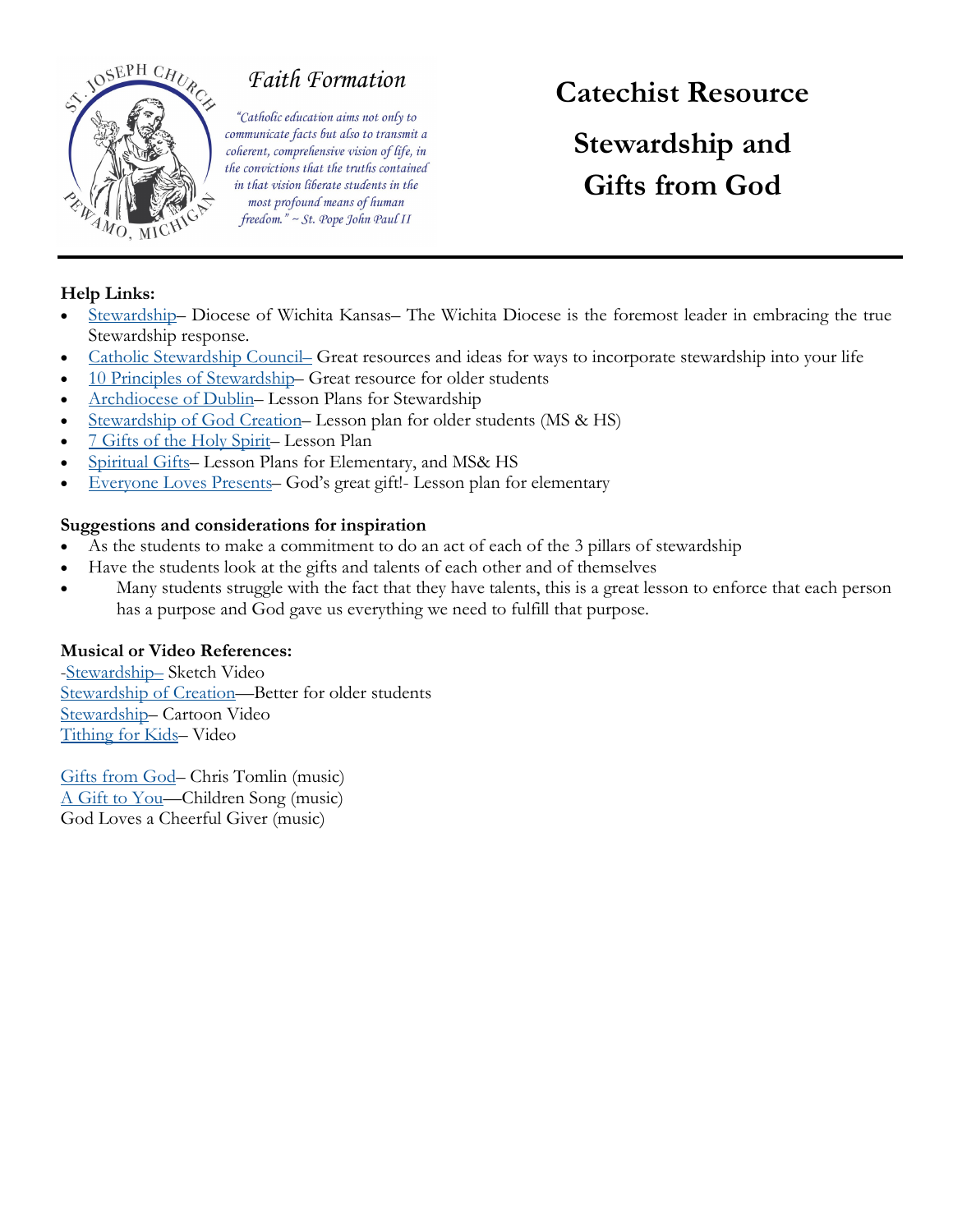

## My Stewardship Card

*I promise to be a steward by:* (circle as many as you would like)





TRASH

计

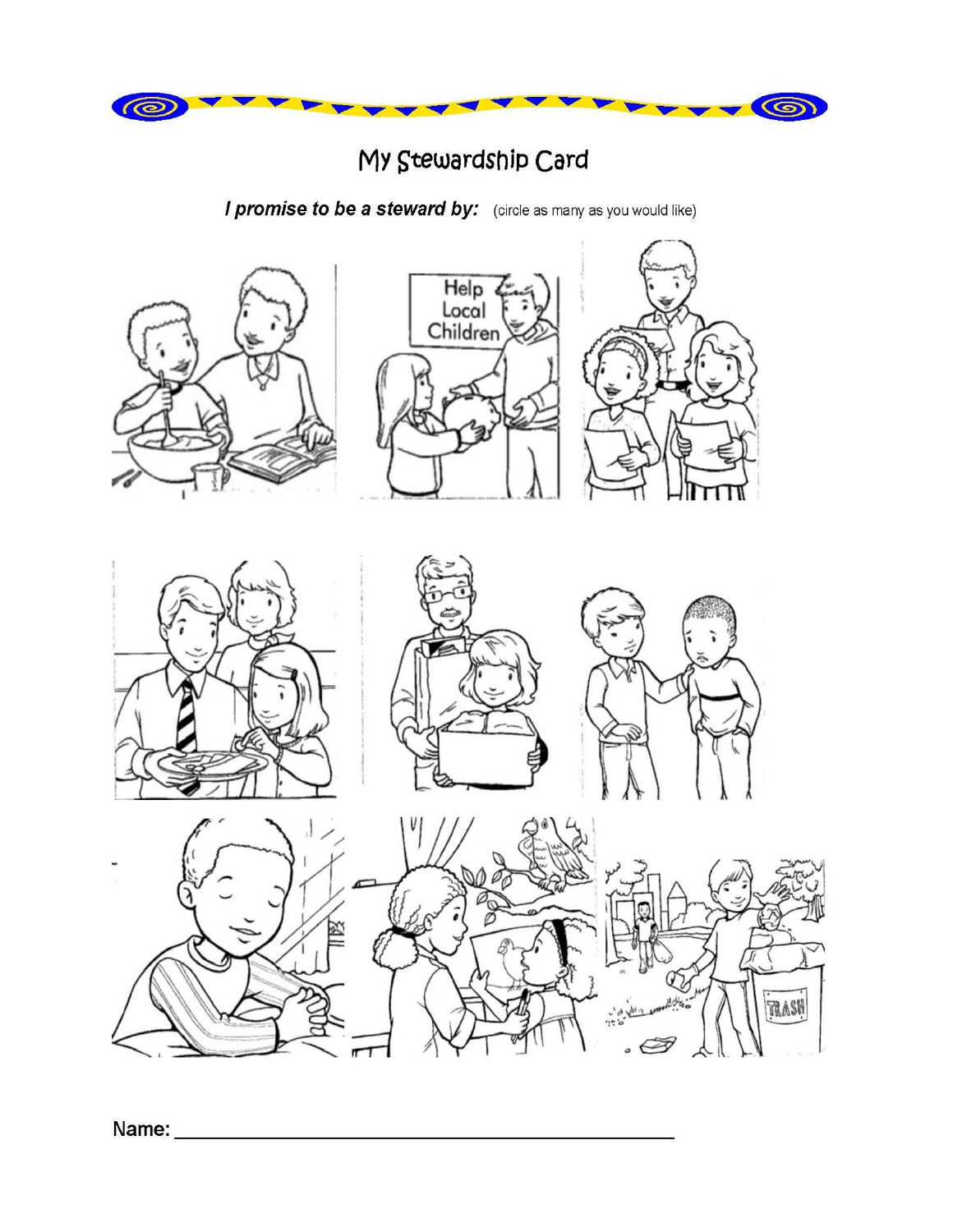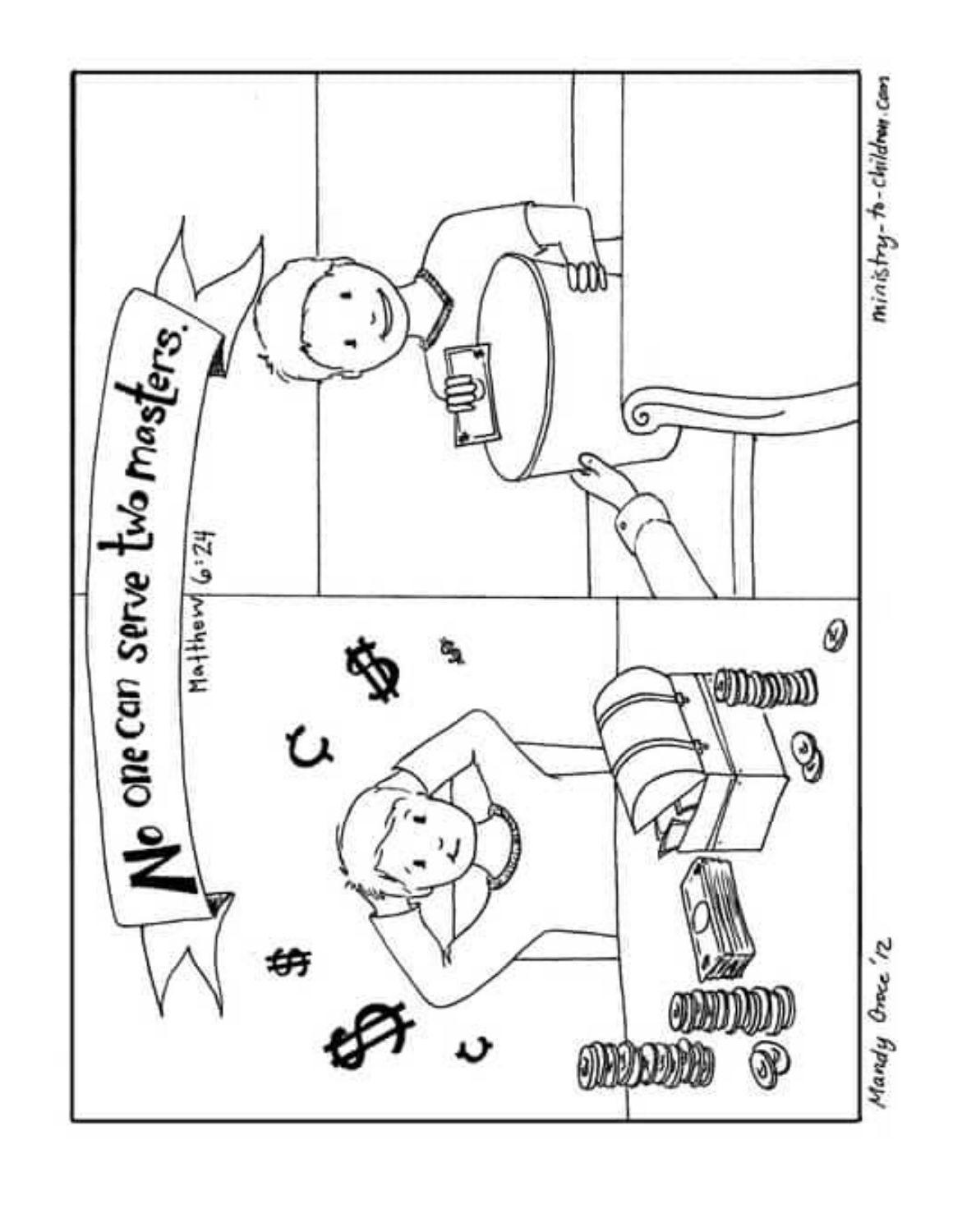## Stewardship: A Way of Life **Time, Talent and Treasure Worksheet**

## TIME

#### How do I use God's gift of time? In an average month, how much time do I spend in:

| <b>Activity</b>                                 | <b>Time Spent</b> |
|-------------------------------------------------|-------------------|
| Prayer (personal and communal)<br>۰             |                   |
| Scripture reading, study, sharing<br>٠          |                   |
| Visiting/Calling the sick, elderly, lonely<br>۰ |                   |
| Quality sharing with family and friends<br>٠    |                   |
| Working (vocation) as God's collaborator<br>٠   |                   |
| Doing ministry at my parish/in archdiocese      |                   |
| Practicing charity in the community<br>٠        |                   |
| <b>Recreation/Renewal</b>                       |                   |
|                                                 |                   |

How could I be a better steward of God's time? Is my giving of time intentional, planned, and proportionate to God's generosity?

## **TALENT**

How do I discern, develop, and use the talents God has given me for the good of others?

- 1. What are the talents I have been given that could benefit others?
- 2. How am I sharing those talents with my family, friends, parish, community, world?

How could I be a better steward of God's talents? Is my sharing of talent intentional, planned, and proportionate to God's generosity?

## **TREASURE**

#### How do I share with others the treasure I have been given by God?

- 1. What portion of God's treasure do I give back to God for use by:
	- a. My parish
	- b. My archdiocese
	- c. Victims of disasters
	- d. Charities
- 2. How do I conserve/set aside God's resources so that all may have enough to live? How do I multiply God's resources so that all may have enough to live?

How could I be a better steward of God's treasure? Is my sharing of treasure intentional, planned, and proportionate to God's generosity?

How we spend our time, use our talents, and share our resources is an indication of our progress in living Christian stewardship.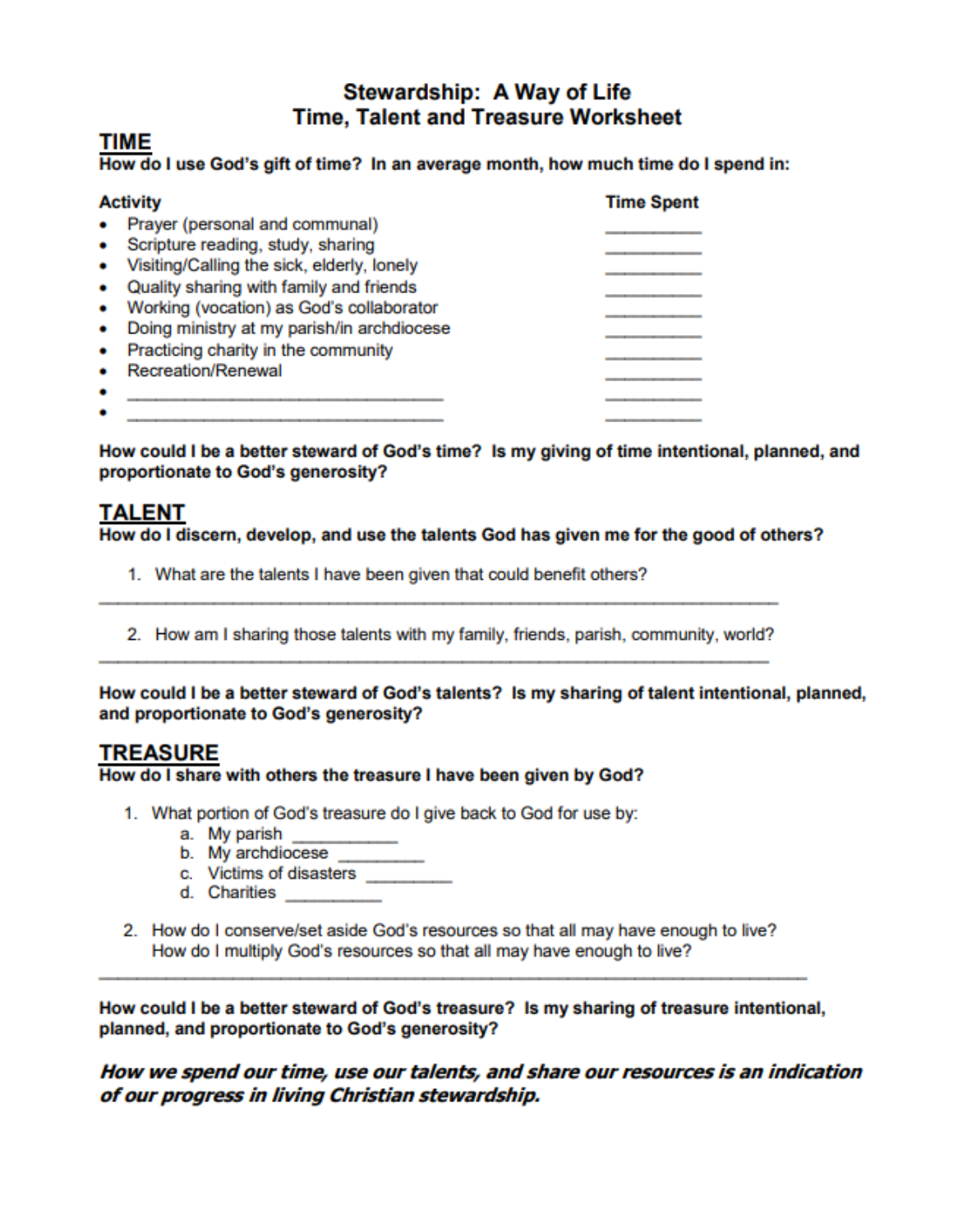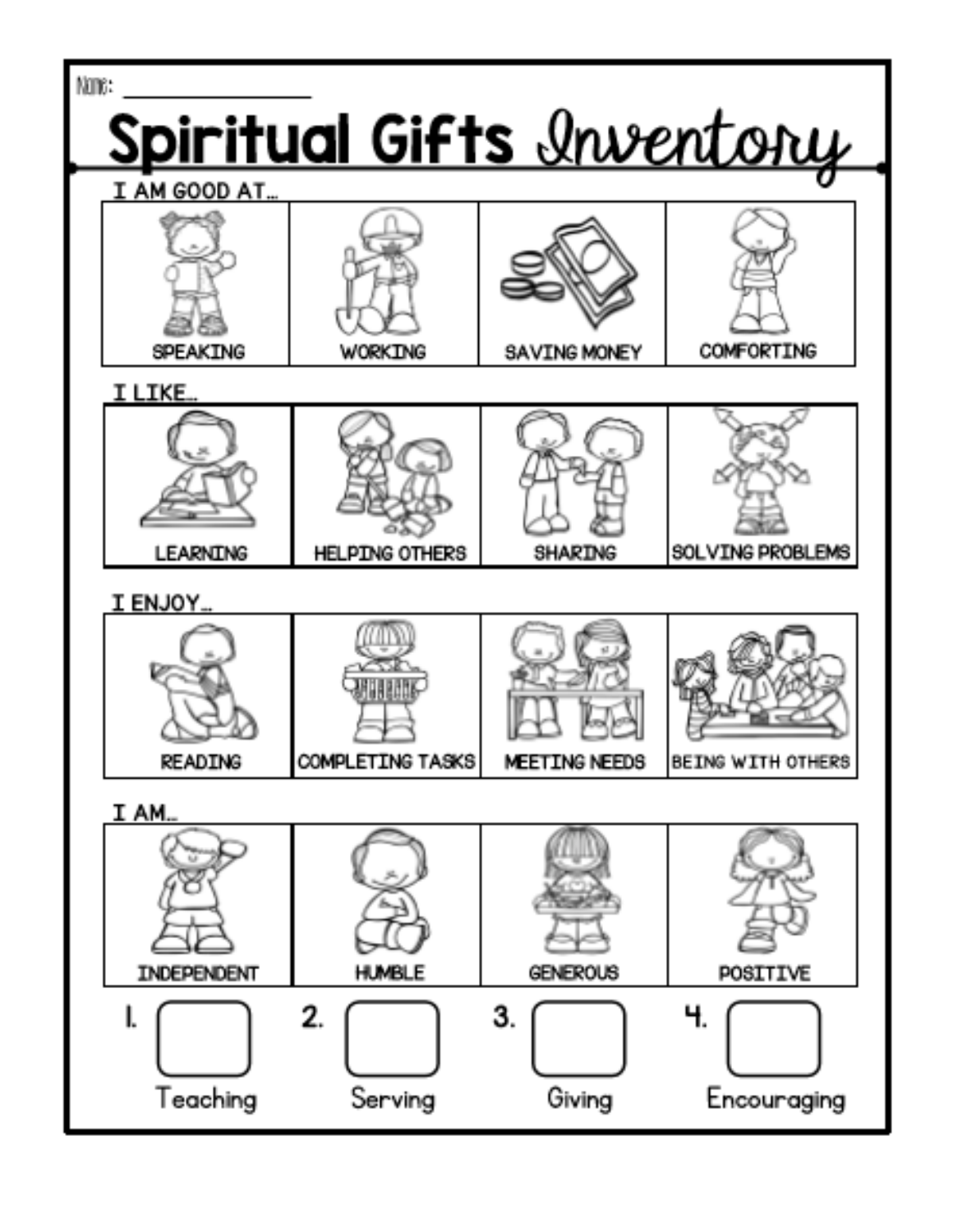